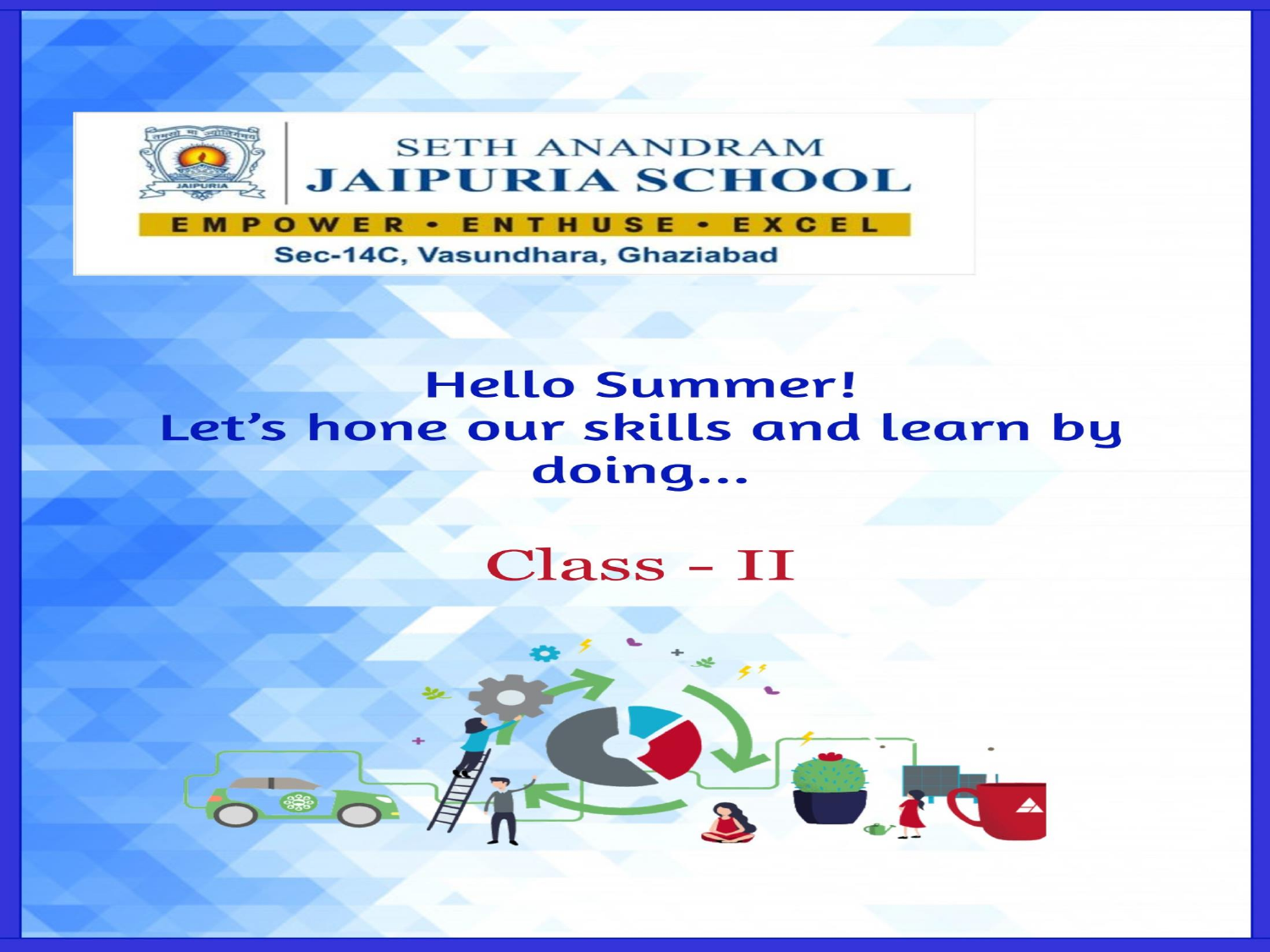Dear Parents,

We honour the genuine and heartwarming responses received from you in the form of reviews and feedbacks. This completely describe how you worked as a team with us. We expect the same support in future as well.

Let us together help our children attain new skills and utilize their Summer time constructively.

Homework encompasses a whole variety of activities which pupils are asked to do outside lessons, either on their own or with their parents. The school believes that homework based on life skills makes the greatest contribution to learning, as it gives us the opportunity to pursue all those activities that we enjoy but never found enough time to indulge in.

Yes! A holiday is supposed to be a break from studies, explanations and completing daily tasks. So, we are going to motivate them to take up certain responsibilities in a fun way so that they enjoy their holidays with the family at home.

Sorting activities always appeal to children. It is to sort, classify and label the group of objects according to its use, colour ,shape etc. It refers to organizing things into groups based on similar characteristics. For example:

•Help them organize their closet. They can use pouches or shoe boxes to segregate their socks, napkins and other items and label them for convenience.

•Similarly story books can be sorted on the basis of genre, author or favourites.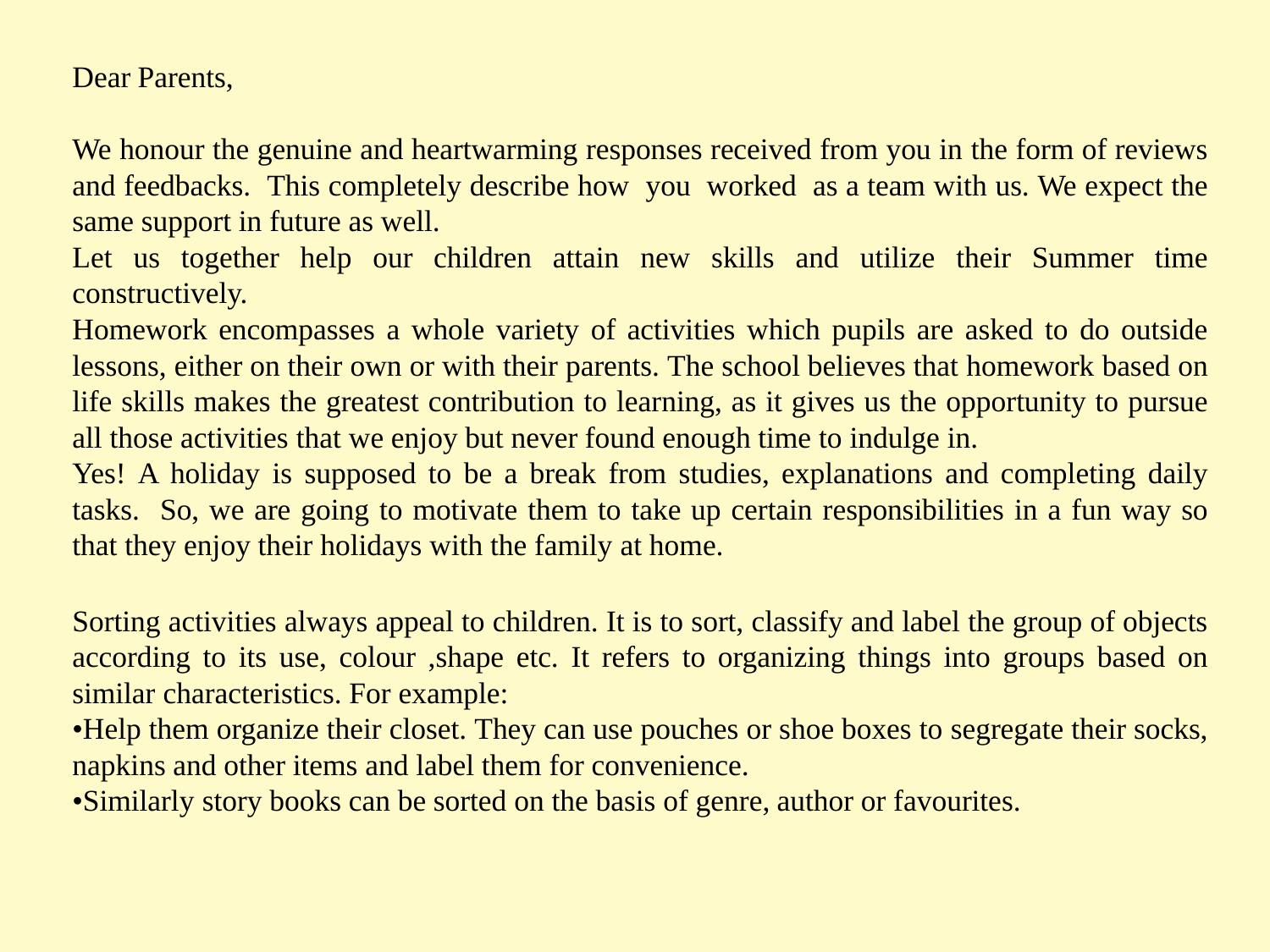You can device or design various chores of daily routine to inculcate the skill of classification and sorting as it is an important science and mathematical skill.

Parents are advised not to go out to purchase any material, children can do their work with whatever is available at home. Holiday homework is given not to assess them but it is an effort to keep them engaged in some constructive work, make them responsible and develop few traits.

Looking forward to see you soon.

#### **HAPPY HOLIDAYS! STAY HOME! STAY SAFE!**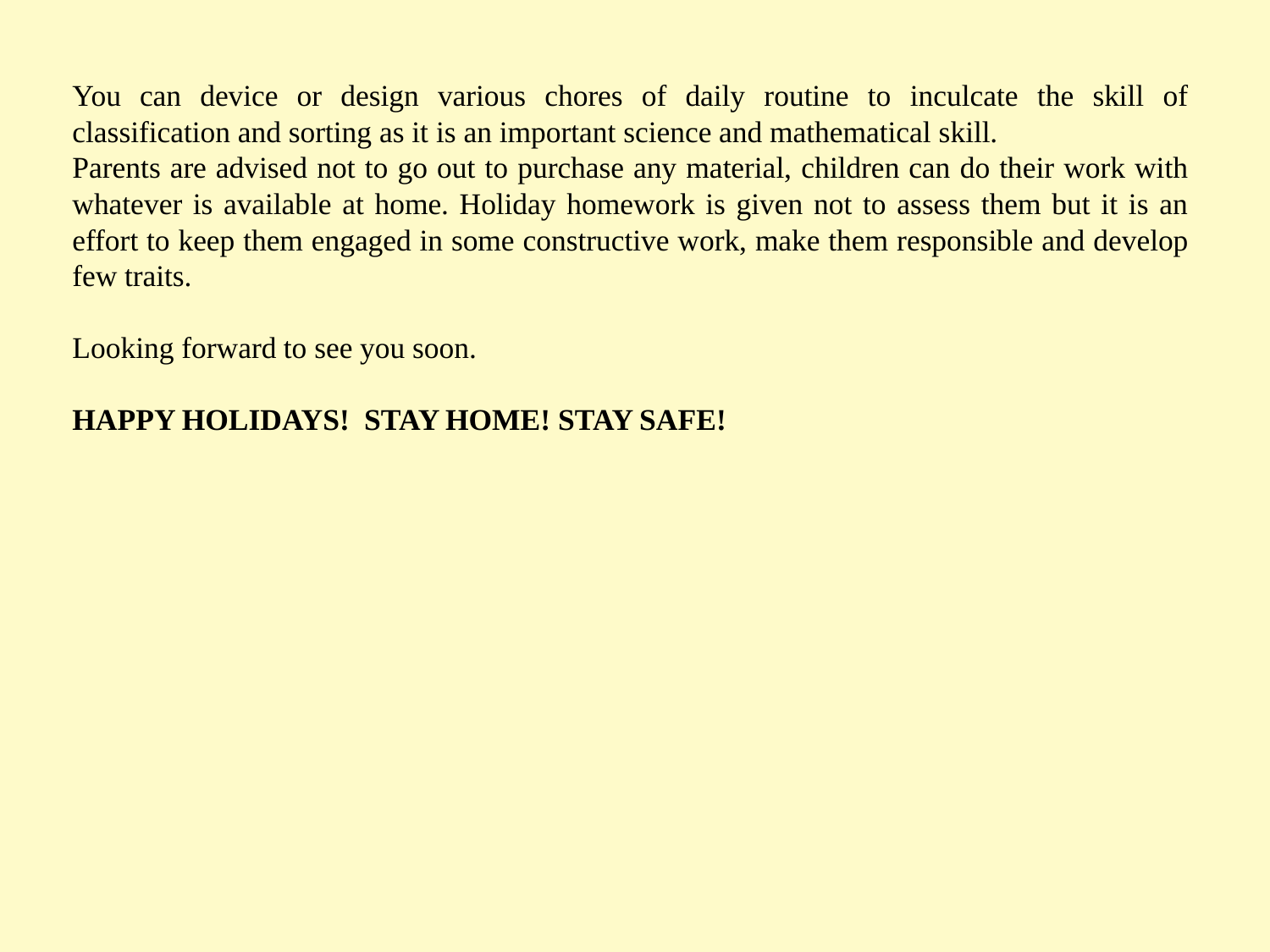Dear Children,

Holidays are round the corner. They bring delight and laughter on the faces of children.

But, this year our vacation would be somewhat different. Due to the Covid-19, we shall

have to take a few precautions, like staying at home, wearing a mask, washing hands frequently, eating healthy food and so on.

Being at home doesn't mean we can't be creative and constructive! You can spend quality time with your grandparents and parents. Learn something from them. Show care and concern for your loved ones. Capture the precious moments. It is the time of the year when we can do things which we are unable to do. Take care of the environment. Go ahead create wonderful memories!

Keeping all this in mind, even the school has made learning a joyful experience. It has designed special tasks for you to be completed during vacation.

> So, GET, SET n GO……….. Little homework, easy to be done, Lesser studies and lots of fun, Playing , talking and watching cartoons, Fun continues till we meet soon!!!

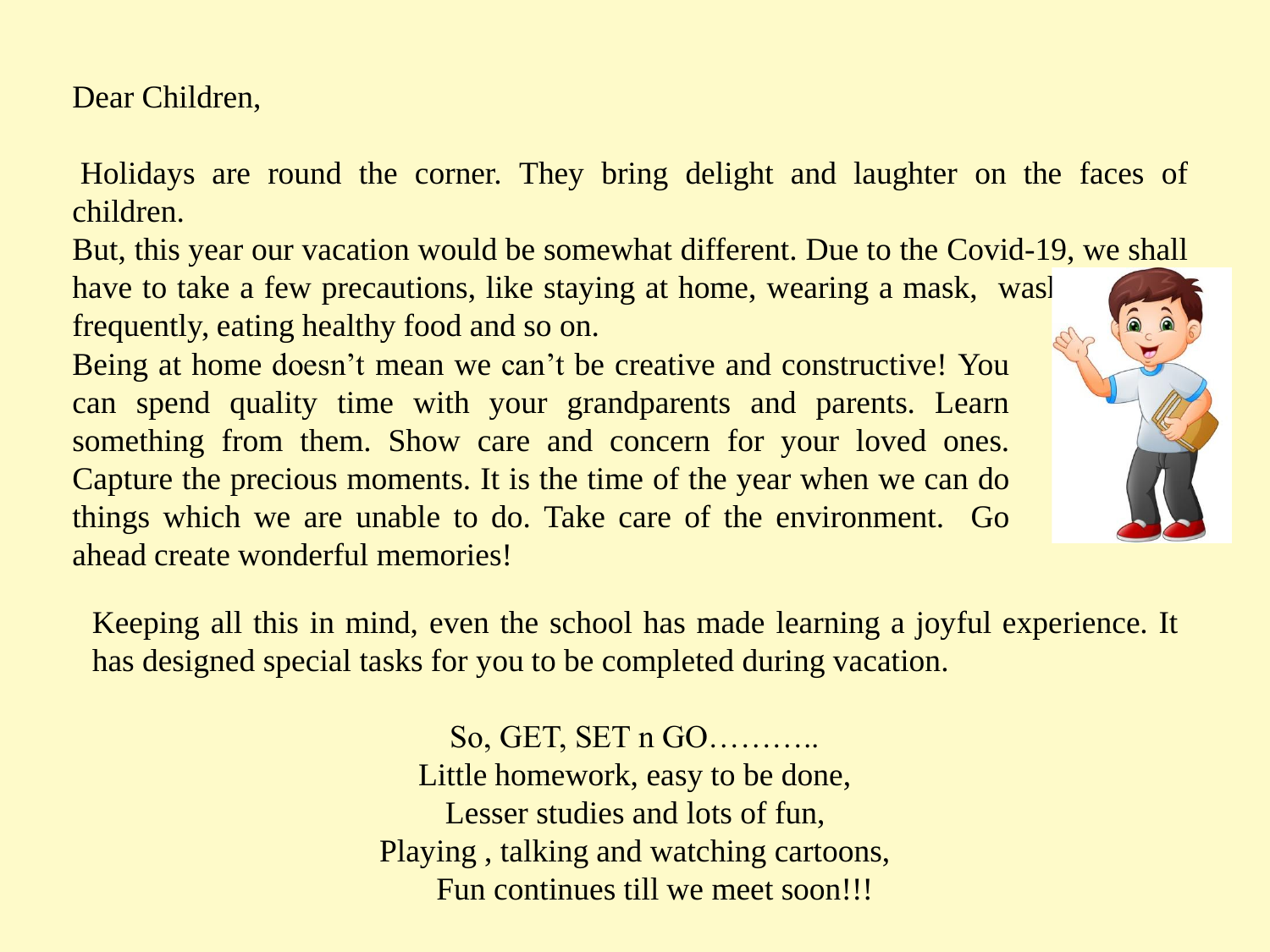## **Fun things to do this summer:**

- 1. Clean your room.
- 2. Do 25 jumping jacks daily.
- 3. Look through old family scrapbooks and photo books and relive the memories.
- 4. Watch movies with your family.
	- 5. Make popsicles in your freezer.
	- 6. Put on radio and dance.
	- 7. Learn to dress yourself.
	- 8. Meditate and do simple yoga.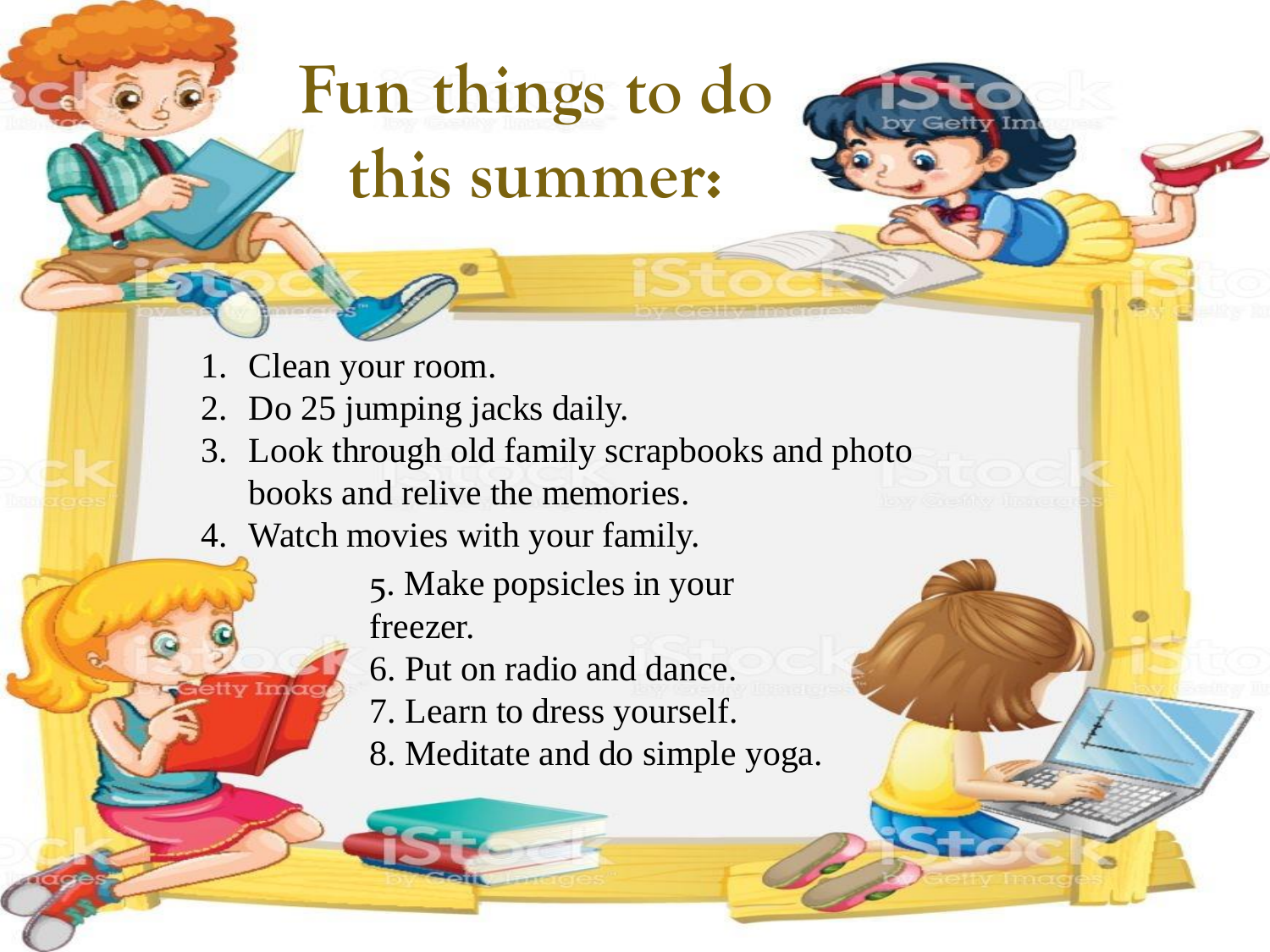

## *'Kindness is a gift anyone can afford to give.'*

Summer Vacation is that period of time for the children when they experience their most beautiful moments of the year.

These moments include acts of kindness, empathy, happiness and so on

We are sure that you and your parents must also be doing some act of benevolence. So why not shield them in a box to be remembered later.

## **ACTIVITY:**

- 1. Take a shoebox and decorate it. Label it as MEMORY BOX.
- 2. Make small chits from your old notebooks.
- 3. Tell your family members to note down in that chit any act of kindness, empathy, affection they have done.
- 4. Place the chit in the memory box.
- 5. Open the box every Saturday and relive those memories with your family members.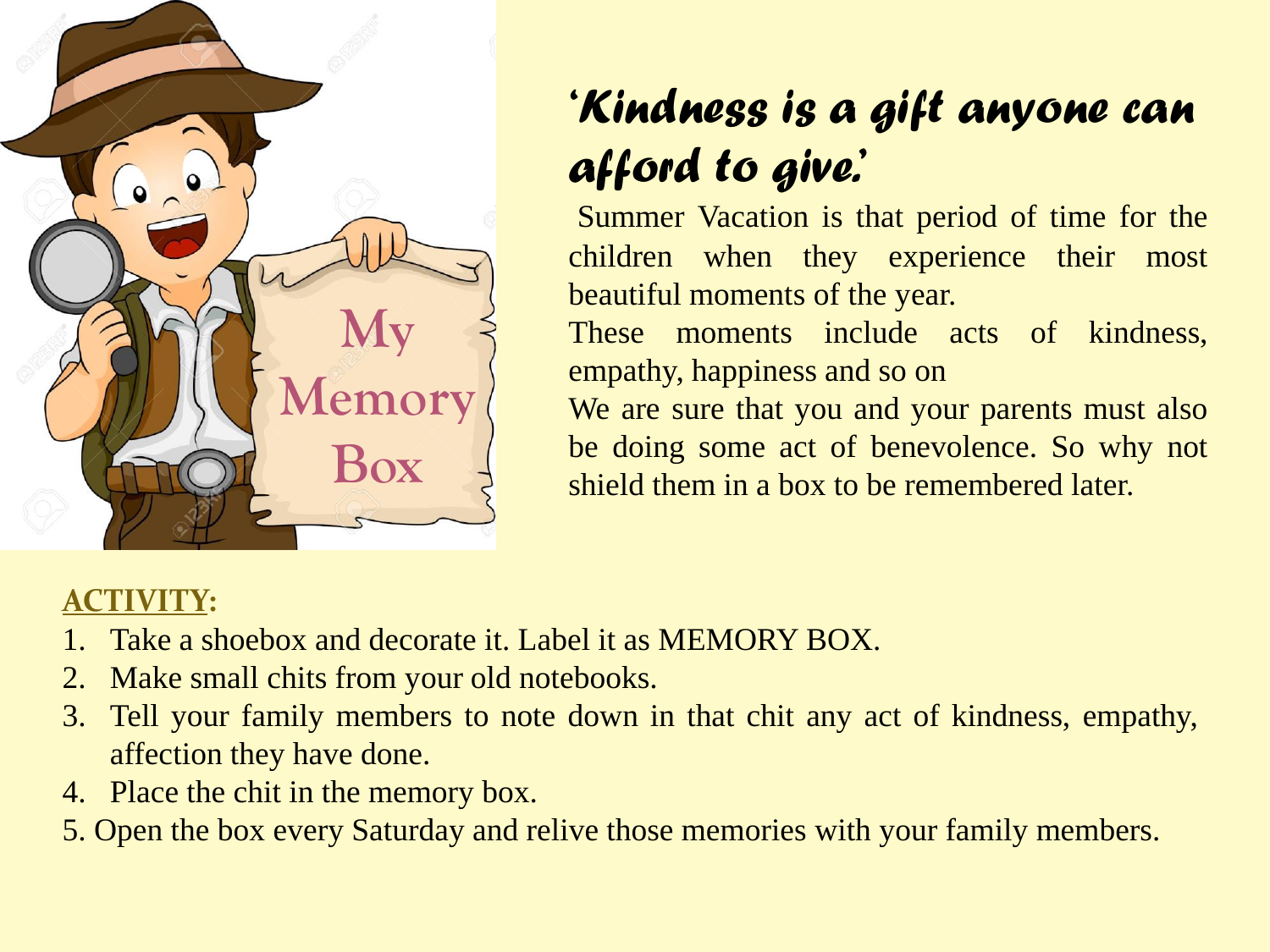## **My contribution to Nature (25.5.20 – 31.5.20)**

You all must be noticing the positive changes in nature around us. There is clean and pure air we are breathing now, you can observe a blanket of stars in the sky at night, different kinds of birds are visiting your balcony. Lets be a small contributor to maintain this scenario.

## **ACTIVITY: Let's become a gardener**

- 1. Maintain a small garden in your balcony or in any corner of the house
- 2. Take a spare pot or a bowl or any sock.
- 3. Put seeds like coriander seeds, fenugreek seeds or mustard seeds in it.
- 4. Maintain a journal for the same by drawing the progress of the plants.

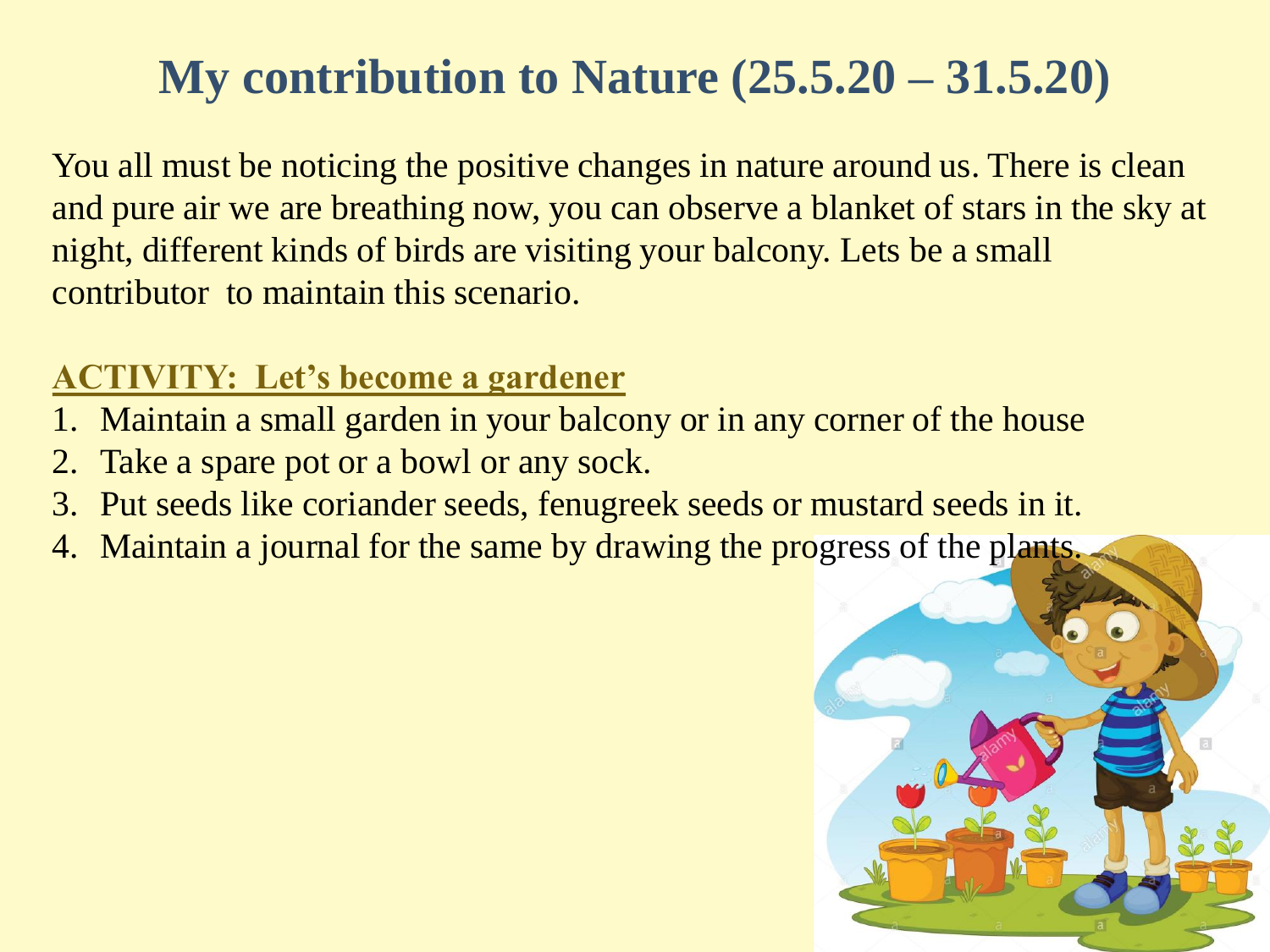

Everyone loves stories , whether reading them or listening to them. Let's spend this week by bringing out the storyteller that is deep within all of us.

## **ACTIVITY: I AM A STORYTELLER**

- 1. Read any storybook or create your own story
- 2. Think of the props needed to narrate that story
- 3. Make props with the material available at home, narrate your story and ask your parents to make a video of it
- 4. Share the video with your friends, relatives and your teacher
- 5. Invite your family members also to narrate their stories using those props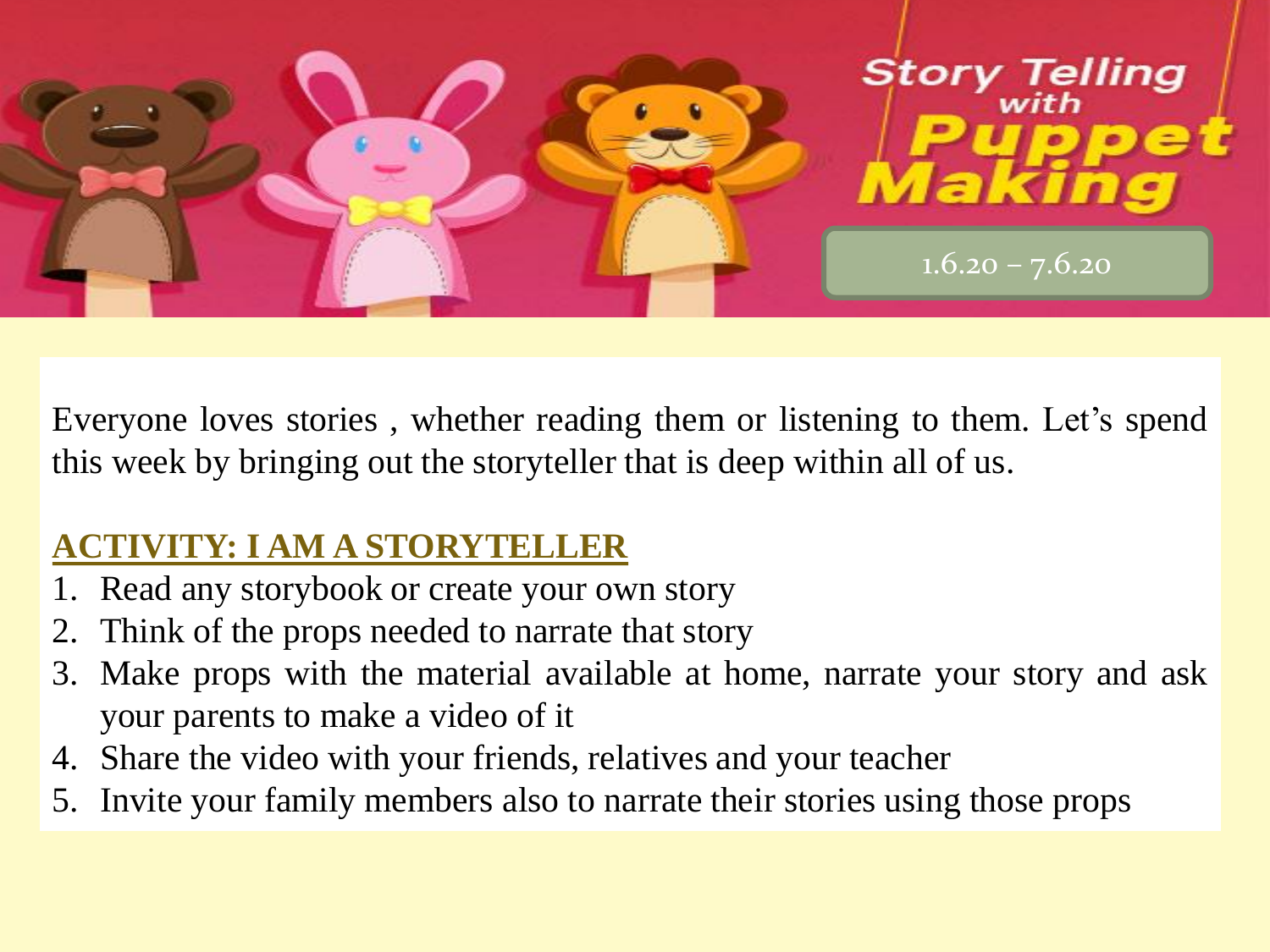

Tongue twisters are fun word games which are useful in improving speech and pronunciation. They also in a playway method improves confidence and concentration . So why not spend this week in improving our speaking skills.

### **ACTIVITY: Let's have fun with some Tongue Twisters**

- Mix a box of mixed biscuits with a boxed biscuit mixer.
- 2. The bottom of the butter bucket is the buttered bucket bottom.
- 3. She sold six shabby sheared sheep on ship.
- 4. Any noise annoys an oyster but a noisy noise annoys an oyster more.
- 5. She sells sea shells on the sea shore.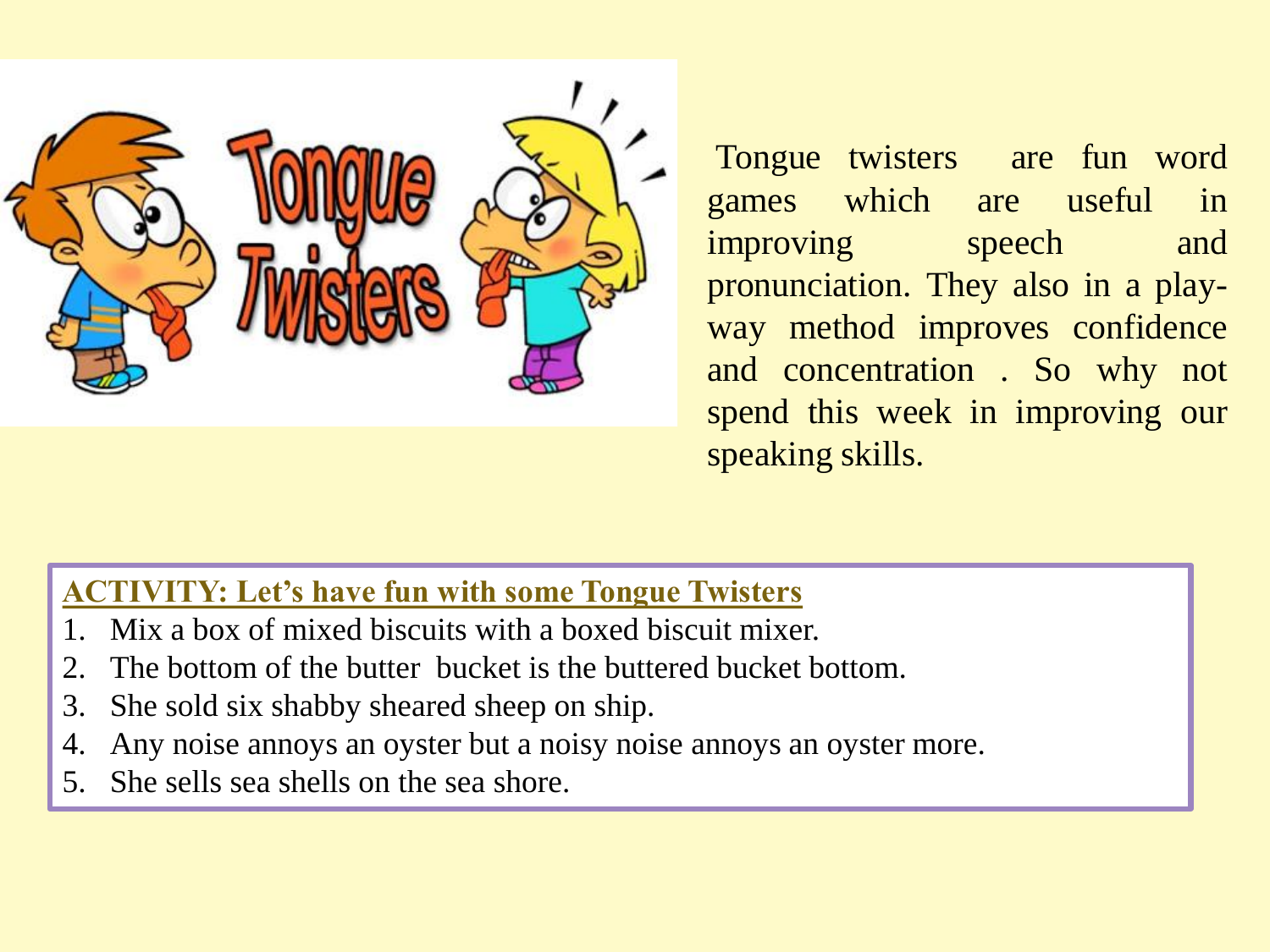Tongue twisters can be a family game also. So just sit together and enjoy the family time!



- 1. Broken Telephone Repeat the twister quietly to the person next to you and see what turns out in the end.
- 2. Say the twister with a straight face, no laughing (this is harder than you think).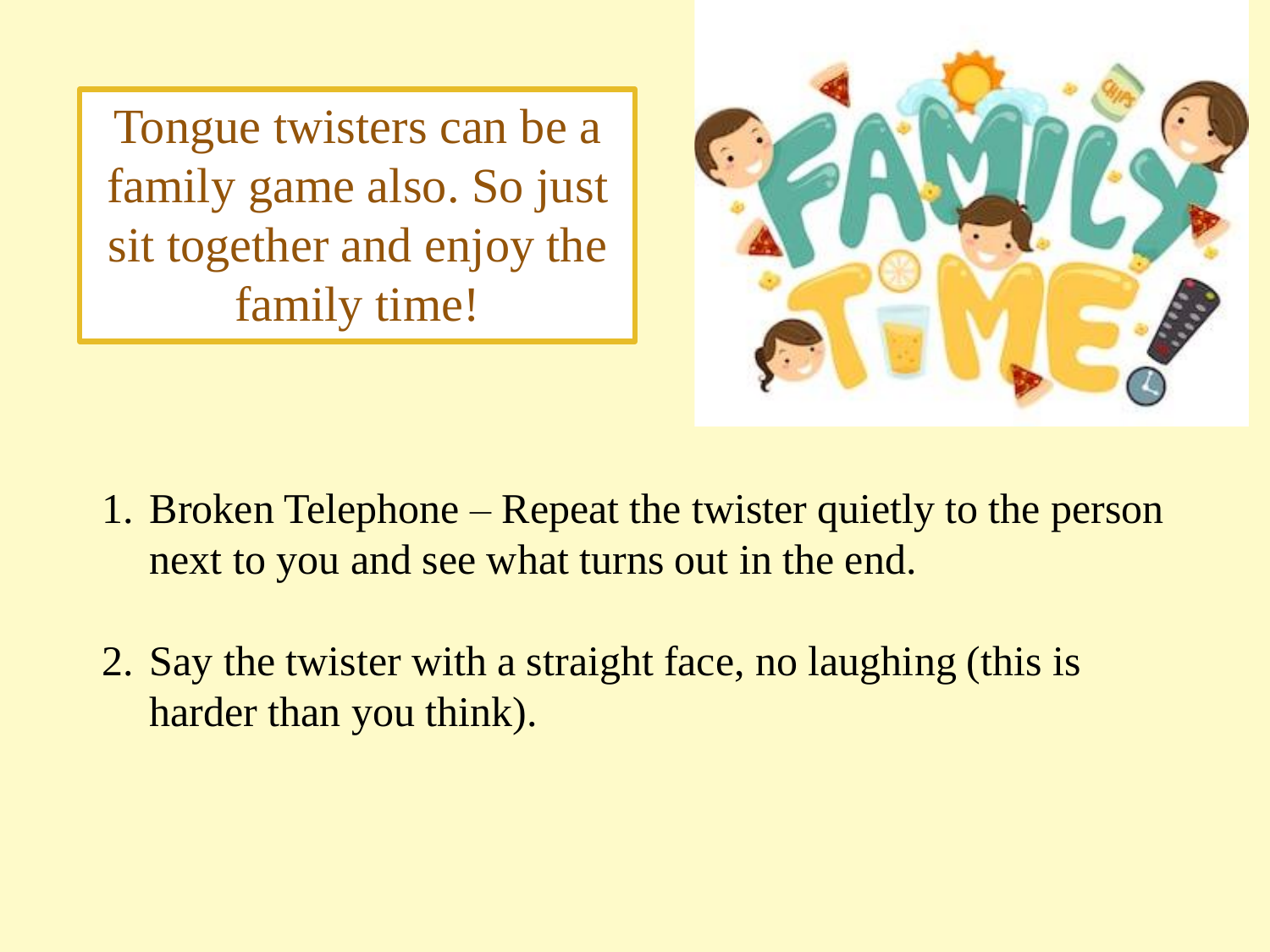## 'ALL I NEED IS A SHEET OF PAPER AND SOMETHING TO WRITE WITH AND THEN I CAN TURN THE WORLD UPSIDE DOWN '

## $08.6.20 - 14.6.20$

We all know that everyone of you is full of fantasy and creativity .

So this week give words to your creativity and write some beautiful lines on whatever comes to your mind. You can write on your parents, your likes or dislikes , your pet.

It can be in the form of a small poem with a drawing or a small paragraph.

Pen it out , we are here to appreciate it.